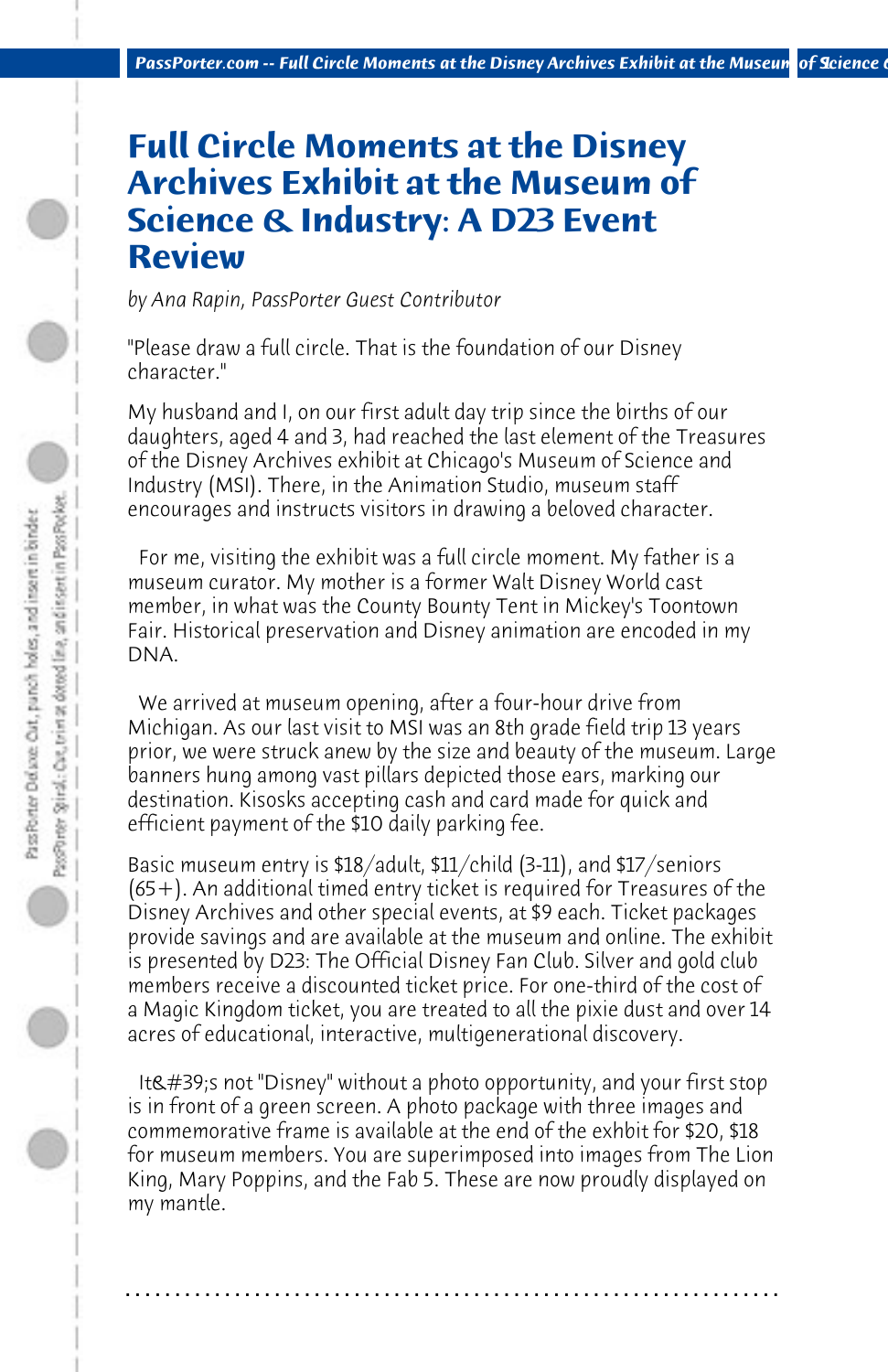Following a brightly colored hallway, you reach a darkened room housing four viewing screens. Walt Disney's childhood and early career is presented in video, with interview excerpts featuring Walt. The winding corridor continues, the walls covered in text, photographs, and artifacts, largely documents and correspondence. These depict the journey to Disney  $\&\#39$ ; saccomplishments, including the trials, errors, and failures along the way.

 The next portion is where Disney lovers will find themselves amazed. After another wall of informative videos, you are treated to one-of-a-kind artifacts from many Disney feature films, as well as Walt's personal effects. The original storybooks seen in the intros to Sleeping Beauty, Snow White, and Cinderella rest on pillows behind glass, receiving every bit the fairy tale treatment. Early memorabilia, called Disneyana (Disney and my name side by side, we are meant to be) is showcased with fun facts. Academy Awards sit beside awards Walt and Roy Disney created for each other. Nearly 300 artifacts surround, many never before available to so wide an audience.

 The crowning jewel of Treasures of the Disney Archives, viewable on three sides, is Walt Disney & #39:s office. His desk, inspiration pieces, phone, lamp, even his pens are reconfigured in this space, encircled by even more display cases. It would be only a minor stretch of the imagination to picture Walt himself in the chair, working where so many childhoods were shaped and adventures created. As if out of respect and in recognition of the prominence here, a hush falls over the area. Even the smallest of visitors stand still and linger with understanding.

 While being able to read helps children independently appreciate their surroundings, hands-on areas bring the exhibit to even smaller levels. A wall with phones and buttons play classic Disney songs, while a trivia wall features questions about Princesses and Villains. Those questions were answered with Jeopardy Champion Ken Jennings-accuracy by this 26-year-old child-at-heart. Technology enhances the interaction with an area with iPads allowing you to bring animation to life.

 Mary Poppins receives a featured space in the exhibit, followed by visually stunning and familiar costumes worn by stars of the film industry. My all-time favorite artifact, having been seen years ago in a queue line, rests in this case; the spell book of Winifred Sanderson from Hocus Pocus. I literally leapt for joy repeatedly, and with no shame. Then you enter the Animation Studio. It is brightly lit, with playful interaction, and highlights Disney &  $\#39$ ; giving ways, as a man and as a company. I stayed through two sessions, sketching Donald Duck and Goofy, while additional characters are sketched in other sessions. You

**. . . . . . . . . . . . . . . . . . . . . . . . . . . . . . . . . . . . . . . . . . . . . . . . . . . . . . . . . . . . . . . . . .**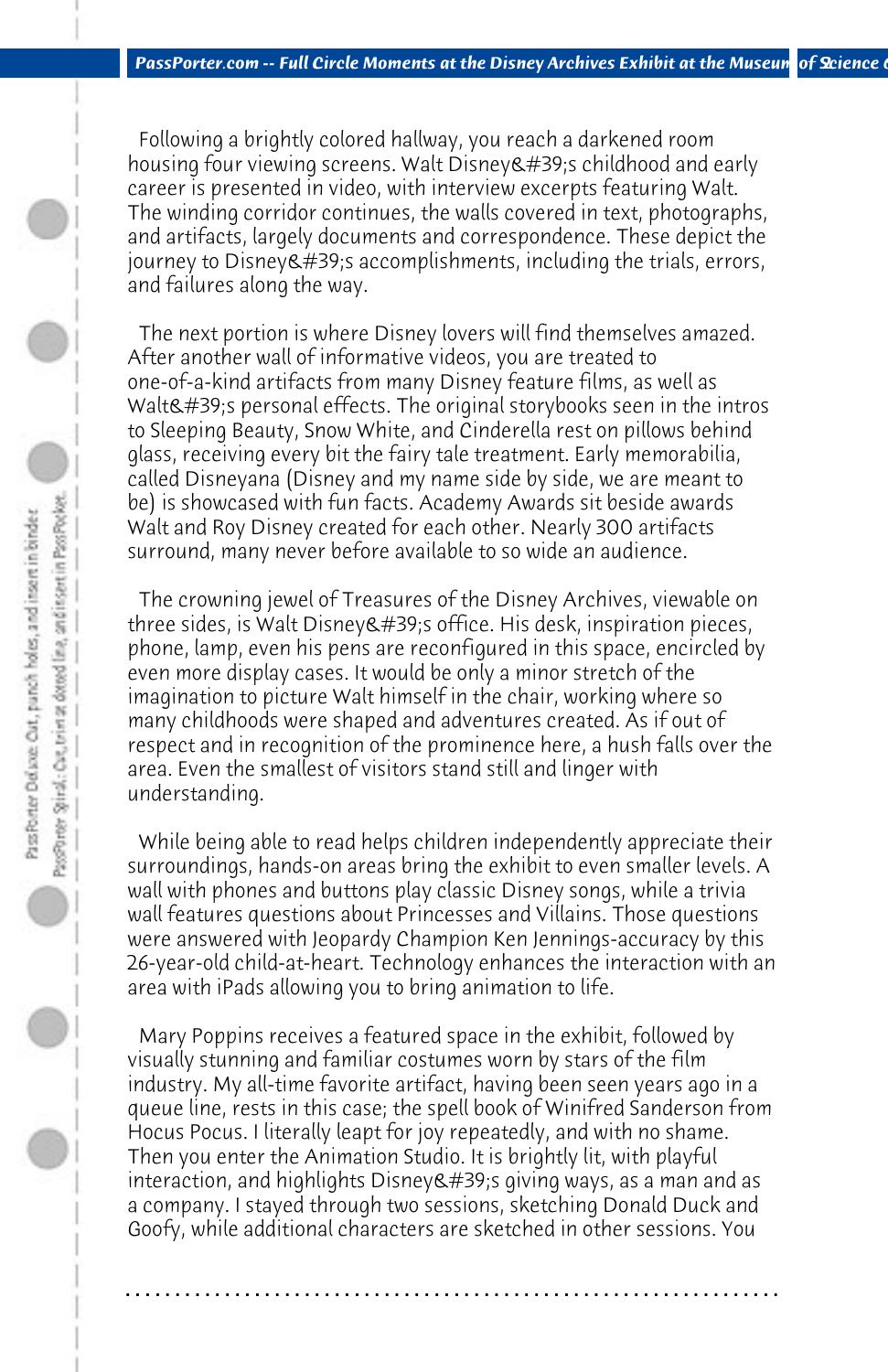then have the chance to purchase the photos taken of you at the start of the exhibit, and then exit, to be directly immersed in the next segment of your outing.

 Despite being review-focused, it would be a great disservice to potential visitors unless I stressed the magnitude and eminence of MSI. Treasures of the Disney Archives has an estimated self-guided time of 40 minutes. While we took 90 minutes, my husband and I spent a total of five hours perusing nearly 35,000 artifacts in the museum $\&$ #39;s numerous changing and permanent exhibitions. MSI has many live science experiments, including a 40-ft. vortex that simulates tornado conditions. There are vast hands-on learning opportunities at every turn. Families with sensory difficulties will find many dim, quiet areas for exploration. An Omnimax theater, food courts, and gift shops round out the experience. We are already planning a return trip with our children.

The term  $\&\#39$ ; priceless $&\#39$ ; is often used flippantly, but make no mistake, that is the most accurate description for Treasures of the Disney Archives. These items could never be replaced and a great deal of attention went into creating this exhibition. MSI staff members, having seen a larger version of the exhibit at the Regan Presidential Library, reached out and worked alongside D23 to curate this presentation at every phase, specifically for MSI. Extensive research included two trips to Disneyland. The staff was trained directly by Disney artists to ensure the Animation Studio was as authentic as in the parks. It took nearly two weeks for a team of three to unpack crates shipped from California and set up the various displays. Treasures of the Disney Archives is set to end its extended run on August 3rd, 2014. Afterward, all the artifacts will be returned to the Disney archives, and no new exhibition has been announced by D23.

A son of Chicago, Walter Elias Disney's story and work has completed its own full circle, arriving back home after much time away. Remarkably, this would also be a full circle moment for Elias Disney, his father. Elias worked on the construction of the 1893 World's Fair. The Museum of Science and Industry, formerly the Palace of Fine Arts, where Walt's legacy is on display for the world, is the last remaining building from the Fair. Three full circles. A hidden Mickey. This is the foundation of Disney and it is magic.

*About The Author: Author's Note: I would like to acknowledge three individuals who created another hidden Mickey in making my visit, and this article, a truly beautiful experience. Thanks and love to my father, William Johnson, Curator of the Ziibiwing Center of Anishinabe Culture and Lifeways, for his outreach to the staff of MSI. To Renee Mailhiot, Public*

**. . . . . . . . . . . . . . . . . . . . . . . . . . . . . . . . . . . . . . . . . . . . . . . . . . . . . . . . . . . . . . . . . .**